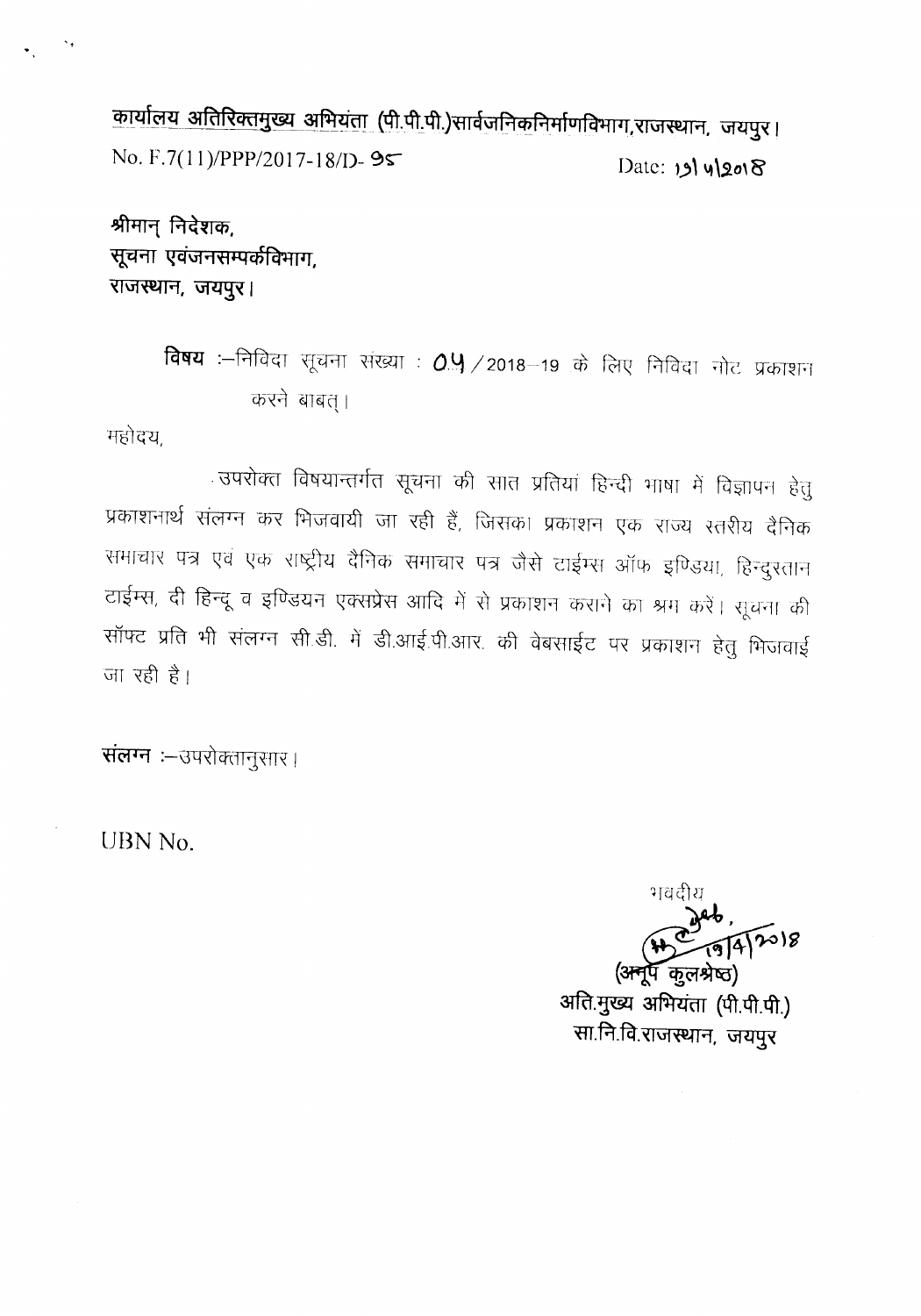# OFFICE OF THE ADDITIONAL. CHIEF ENGINEER (PPP) P.W.D.,RAJASTHAN, JAIPUR

No. F.7 (11)/PPP/2017-18/I)-  $95$ <br>Date:  $19$ |4|18

#### $NIT$  No. $\frac{4}{2018-19}$

On behalf of Hori'ble Governor of Rajasthan, Public Works Department, Rajasthan (India) invites sealed bids in specified format from interested Bidders for Package No. RSHIP/ADB-II/EPC/04-Development &Up-gradation of Sivana-Samdari-Balcsar Highway (SI 1-66) length 90.65Km; proposed to be financed by the Asian Development Bank on Engineering, Procurement and Construction (EPC) mode through single Envelope two stage e-Procurement bidding process. The Bidding documents can be viewed and downloaded from 27.04.2018 upto 13.06.2018 from the website: http://sppp.rajasthan.gov.in, http://www.pwd.rajasthan.gov.inandhttp://eproc. rajasthan .gov. in following details. as per

| S.<br>No. | <b>State</b><br><b>Highway</b><br>No. | Name of<br>Road                       | Length<br>(Km.) | Indicative<br>Cost of<br>construction<br>(Rs in crores.) | Completion<br>Period | Bid due<br>Date $\&$<br>Time           | Period of<br>downloading/<br>viewing                      |
|-----------|---------------------------------------|---------------------------------------|-----------------|----------------------------------------------------------|----------------------|----------------------------------------|-----------------------------------------------------------|
|           |                                       | Package No.- RSHIP/ADB-II/EPC/04      |                 |                                                          |                      |                                        |                                                           |
| Ι.        | $SH-66$                               | Sivana-<br>Samdari-<br><b>Balesar</b> | 90.65           | 238.46                                                   | 24 Months            | 13.06.2018<br>upto $11:30$<br>Hrs. IST | From<br>27.04.2018 to<br>13.06.2018 upto<br>9.00 Hrs. IST |

Any further amendment to the Biding documents shall only be made available on the above mentioned websites.

This procurement shall be done through International Competitive Bidding (lCB) process as per the Asian Development Bank guidelines.

 $\sqrt{[4]{4}}$ (Apeop Kulshreshtha) Additional Chief Engineer PPP), PWD, Rajasthan, Jaipur.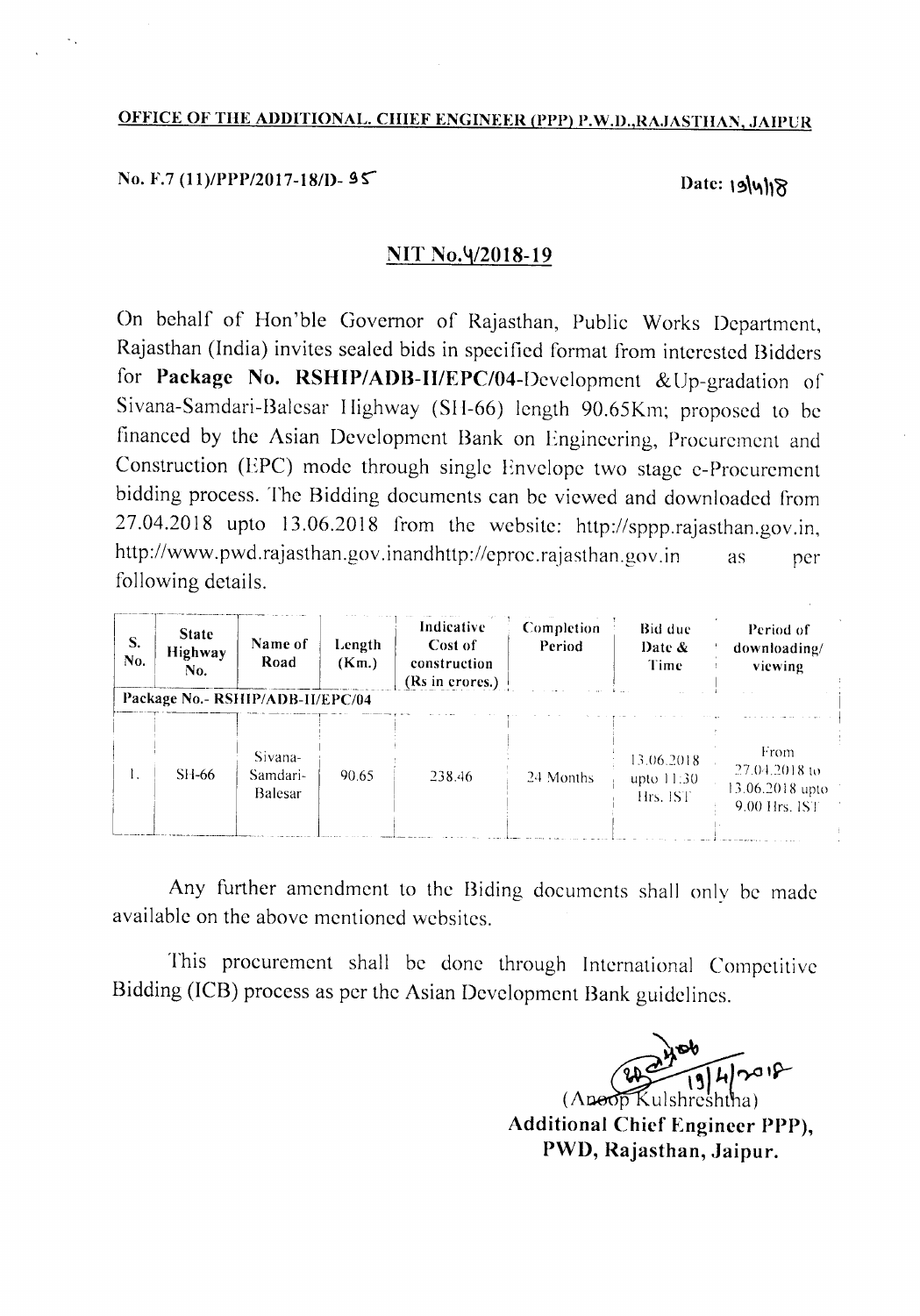# **GOVERNMENT OF RA.JASTIIAN OFFICE OF THE ADDITIONAL CHIEF ENGINEER (PPP) PUBLIC WORKS DEPARTMENT JACOB ROAD, CIVIL LINES .JAIPlJR (RAJASTHAN)**

-\_.\_---- **-\_.\_--**

#### **NIT No.'Y2018-19**

### **INVITATION FOR BID**

#### **Title of project - 49228-IND**

**Contract No. and Title: Package No.- RSIIIP/ADB-II/EPC/04-Development** &Upgradation of Sivana-Samdari-Balcsar Highway (SII-66) length 90.65Km,in the State of Rajasthan on Engineering. Procurement & Construction (EPC) Mode.

**Deadline for Submission of Bid:** The date & time for submission of bid are as under:

| S. No. | State Highway No.                | Name of Road           | Date& Time                            |
|--------|----------------------------------|------------------------|---------------------------------------|
|        | Package No.- RSHIP/ADB-II/EPC/04 |                        |                                       |
|        | SH-66                            | Sivana-Samdari-Balesar | $13.06.2018$ upto<br>$11.30$ Hrs. IST |

- 1. The Government of Rajasthan through Government of India has applied for financing from the Asian Development Bank (ADB) towards the cost of Rajasthan State Highway Investment Program-II. Part of this financing will be used for eligible payments under the Contract named above. Bidding is open to all Bidders from eligible countries of the ADB as described in the bidding document. subject to restrictions pursuant and eligibility criteria specified in ITB 4  $\&$  5, as described in Bidding Document.
- 2. The Public Works Department. Rajasthan **("the Employer")** invites bids from interested Bidders for the **Package No.-RSIIIP/ADB-IIIEPC/04 Development & Up-gradation of Sivana-Samdari-Balesar Highway (SII-66) length 90.65 Km,in the State of Rajasthan on Engineering, Procurement & Construction (EPC) Mode. ("the Works")as** mentioned above.
- 3. Brief particulars of the Project are as follows:

| <b>Highway</b><br>No.<br>No.     | <b>Name of Road</b>    | Length<br>(Km.) | <b>Indicative Cost</b><br>of construction<br>(Rs in crs.) |
|----------------------------------|------------------------|-----------------|-----------------------------------------------------------|
| Package No.- RSHIP/ADB-II/EPC/04 |                        |                 |                                                           |
| SH-66                            | Sivana-Samdari-Balesar | 90.65           | 238.46                                                    |
|                                  |                        |                 |                                                           |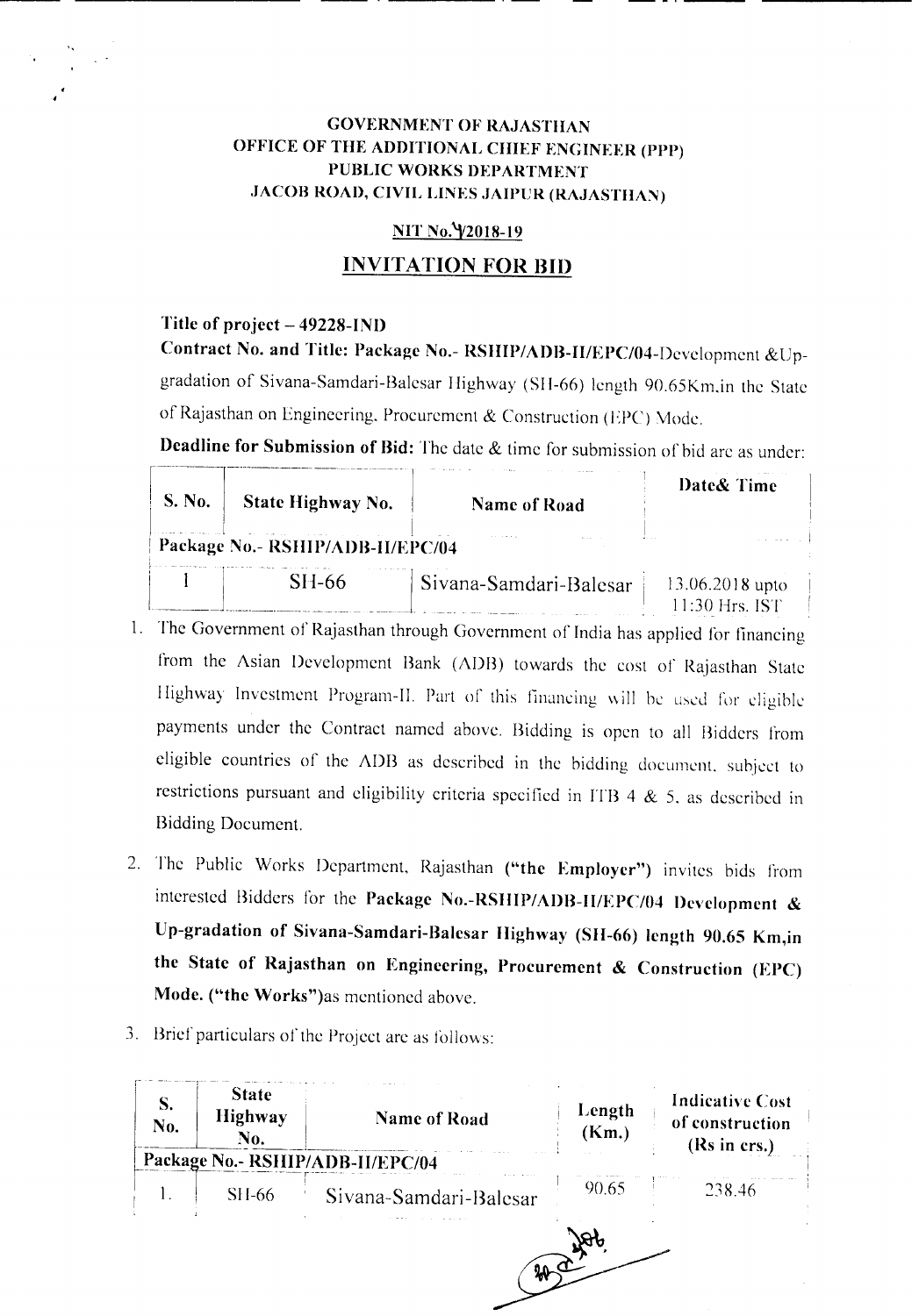- 4. The Bid is open to all Bidders from ADB member countries, subject to the restrictions pursuant and eligibility criteria specified in ITB 4  $&5$ , as described in the Bidding Document.
- 5. International Competitive Bidding (lCB) will be followed in accordance with ADB's Single-Envelope two stage e-Procurement bidding process.
- 6. The Bidders should note that alongwith online submission of Bids. a physical copy of the technical Bid shall also be submitted in the office mentioned below on *1* before bid due date.
- 7. To obtain further information and inspect the bidding Document. interested Bidders may contact on the following address:

### **Additional Chief Engineer (pPJ»**

Public Works Department, Jacob Road, Civil Lines, Jaipur, Rajasthan, India.Pincode- 302006. Phone Nol Fax: +91 141 2223547 Email ID: aceppp.pwd@rajasthan.gov.in

### **8. To purchase the Bidding Document:**

The interested Bidders can view and/ or download the Bidding document from the website www.pwd.rajasthan.gov.in or www.sppp.rajasthan.gov.in or eproc.rajasthan.gov.in from 27.04.2018 to 13.06.2018 (upto 9:00 Hrs. 1ST). Bidder shall submit a Demand Draft of INR 50,000 payable at Jaipur in favour of "PD-PPP Division, PWD Jaipur, along with the Technical Bid.

- 9. A Pre-Bid conference shall be held on 18.05.2018 at II :30 AM at the address mentioned in para -7, Bidder's representatives are invited and encouraged to attend the meeting.
- 10. Physical Bids in sealed envelope (except financial quote), complete in all respect. shall be submitted to the address mentioned above. However, the Bidder shall not submit Financial Quote in hard copy Financial Quote is to be uploaded on eproc.rajasthan.gov.in Portal only along with technical bid on or before 13.06.2018 by 11.30 Hrs. 1ST.
- II. The Bidder shall also submit the following, along with the Technical Bid in physical form on or before 13.06.2018 by 11.30 Hrs. 1ST.
	- $(i)$  A non-refundable Application Fee in the form of Demand Draft or Bankers Cheque of INR 50,000/- payable at Jaipur in favour of "Project Director (PPP) PWD, Jaipur", if downloaded from website.
	- (ii) A non-refundable Processing Fee of INR  $1,000/-$  in the form of Demand Draft or Bankers Cheque in favour of "MD RISL" payable at Jaipur.